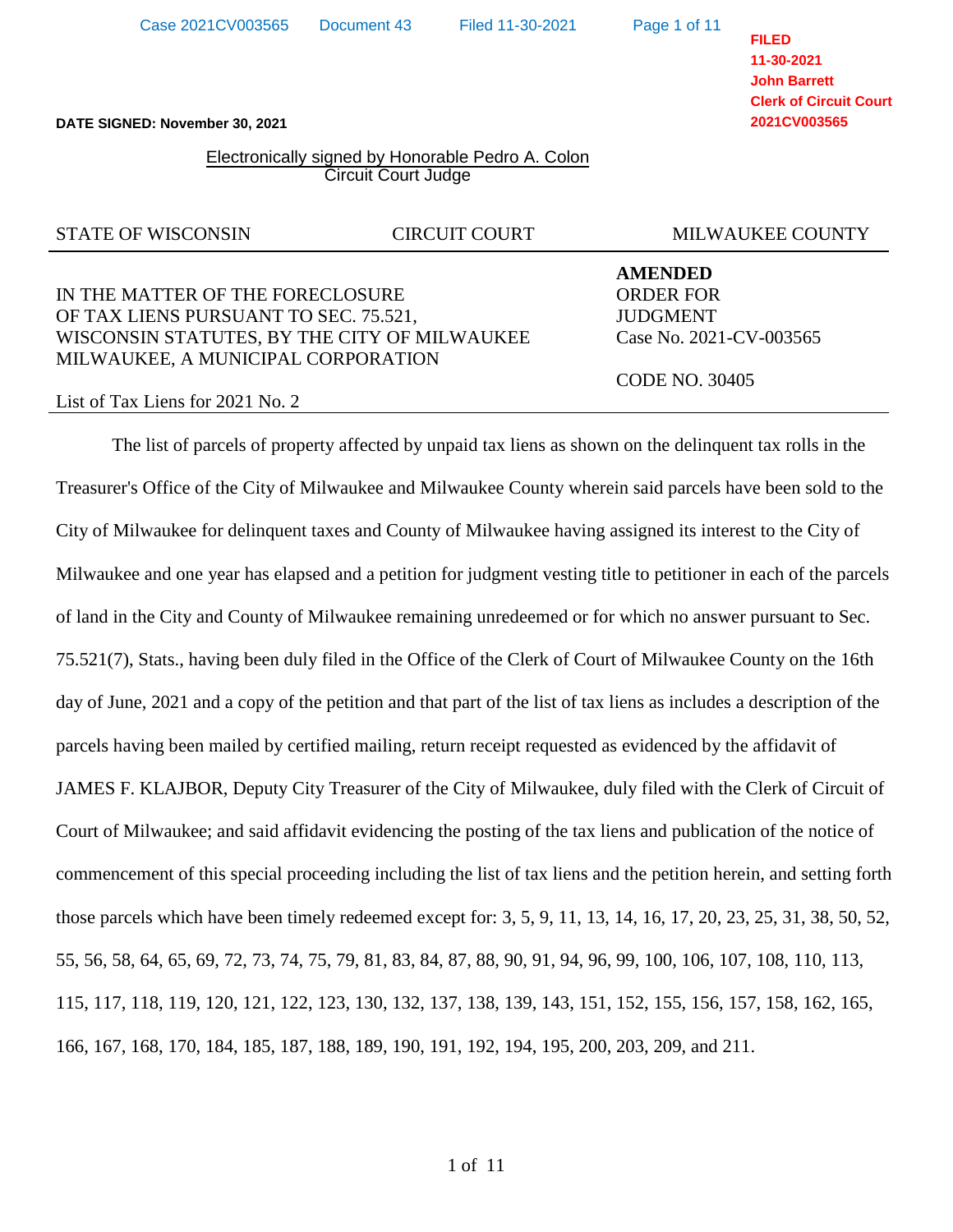And the affidavit of Mark W. C. Stodder, Publisher of the Daily Reporter attached thereto as Exhibit "A"; and Attorney James Mulligan, having been duly appointed guardian ad litem pursuant to Sec. 75.521(12)(8) Stats.;

NOW, THEREFORE, on motion of Tearman Spencer, City Attorney for the City of Milwaukee, by Hannah R Jahn, Assistant City Attorney, attorneys for petitioner, and by authority of Sec. 75.521(8) Stats.,

IT IS ORDERED AND ADJUDGED:

- 1. That there has been failure to redeem or answer by any person having the right to redeem or answer as provided by Sec. 75.521 Stats., as to parcels: 3, 5, 9, 11, 13, 14, 16, 17, 20, 23, 25, 31, 38, 50, 52, 55, 56, 58, 64, 65, 69, 72, 73, 74, 75, 79, 81, 83, 84, 87, 88, 90, 91, 94, 96, 99, 100, 106, 107, 108, 110, 113, 115, 117, 118, 119, 120, 121, 122, 123, 130, 132, 137, 138, 139, 143, 151, 152, 155, 156, 157, 158, 162, 165, 166, 167, 168, 170, 184, 185, 187, 188, 189, 190, 191, 192, 194, 195, 200, 203, 209, and 211.
- 2. That all persons claiming under and through the person or persons having the right to redeem or answer from and after the 18th day of August, 2021 are foreclosed of all their right, title and interest and equity of redemption in and to parcels: 3, 5, 9, 11, 13, 14, 16, 17, 20, 23, 25, 31, 38, 50, 52, 55, 56, 58, 64, 65, 69, 72, 73, 74, 75, 79, 81, 83, 84, 87, 88, 90, 91, 94, 96, 99, 100, 106, 107, 108, 110, 113, 115, 117, 118, 119, 120, 121, 122, 123, 130, 132, 137, 138, 139, 143, 151, 152, 155, 156, 157, 158, 162, 165, 166, 167, 168, 170, 184, 185, 187, 188, 189, 190, 191, 192, 194, 195, 200, 203, 209, and 211.
- 3. That the City of Milwaukee is vested with an estate in fee simple absolute in the below list of parcels subject to all unpaid taxes and charges which are subsequent to the latest dated valid tax lien appearing on the 2021 List of Tax Liens No. 2, filed herein and subject to recorded restrictions as provided by Sec. 75.14(4) , Stats., and that all persons, both natural and artificial, including the State of Wisconsin, infants, incompetents, absentees and nonresidents who may have any right, title, interest, claim, lien or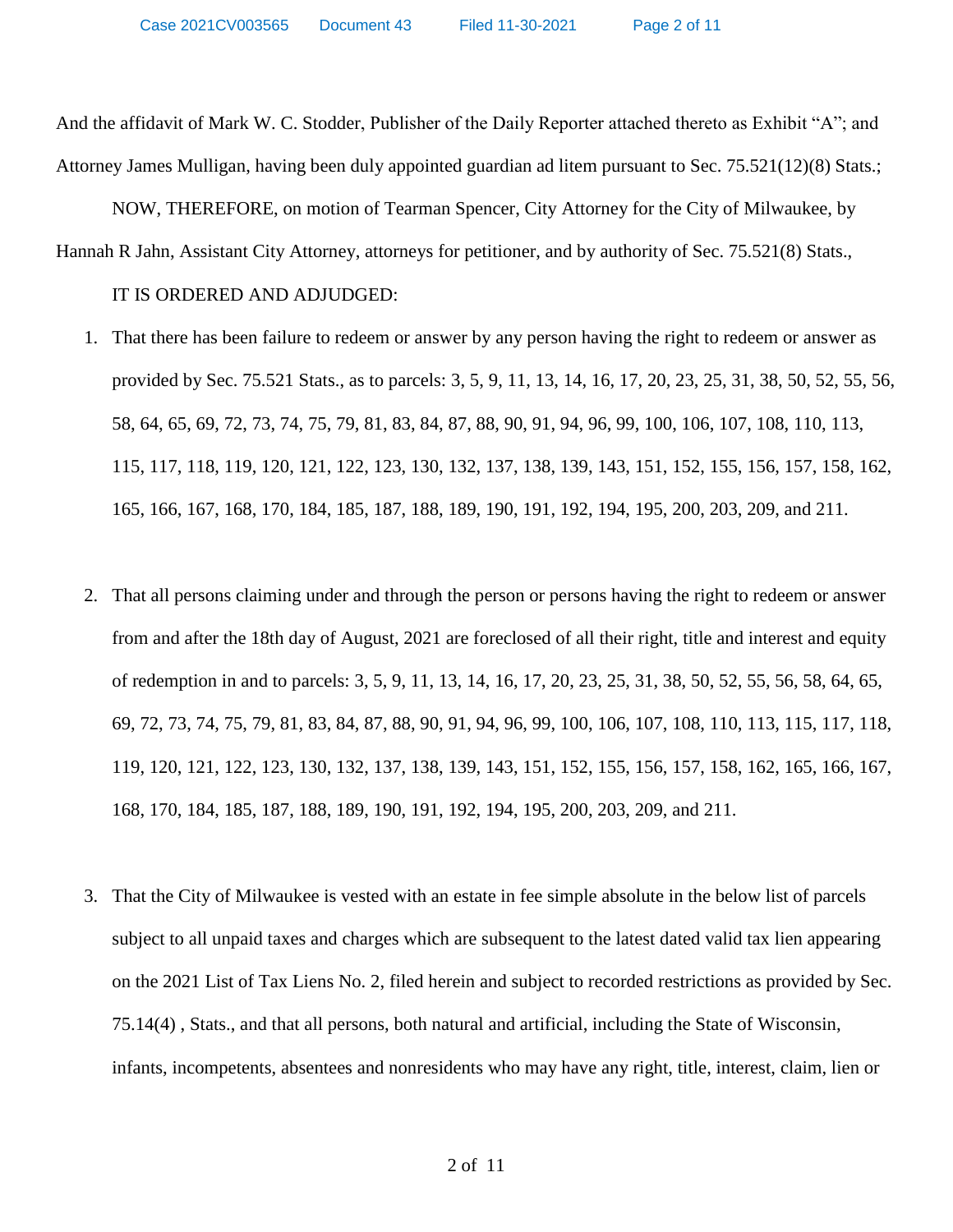Case 2021CV003565 Document 43 Filed 11-30-2021 Page 3 of 11

equity of redemption are forever barred and foreclosed of such right, title, interest claim, lien or equity

of redemption:

| PARCEL:    | $\mathfrak{Z}$  | TAXKEY: | $0341038000 - ()$<br>ADDRESS & DESCRIPTION: 8931 N SWAN RD Unit h<br>THE WOODLANDS CONDOMINIUIM, ETC IN SE 1/4 SEC 5-8-21<br>BUILDING 48 UNIT H & UND INT IN COMMON AREAS & |
|------------|-----------------|---------|-----------------------------------------------------------------------------------------------------------------------------------------------------------------------------|
| PARCEL:    | $5\overline{)}$ | TAXKEY: | $1420168000 - ()$<br>ADDRESS & DESCRIPTION: 6715 N 78TH ST<br>MENOMONEE RIVER HILLS ADD'N NO 3 IN SE 1/4 SEC 21-8-21<br>BLOCK 98 LOT 17                                     |
| PARCEL:    | 9               | TAXKEY: | $1580108000 - ()$<br>ADDRESS & DESCRIPTION: 6179 N 35TH ST<br>ARTHUR WENZ'S NORTHERN HEIGHTS IN NW 1/4 SEC 25-8-21<br><b>BLOCK 1 LOT 8</b>                                  |
| PARCEL:    | - 11            | TAXKEY: | $1860466000 - ()$<br>ADDRESS & DESCRIPTION: 8432 W VILLARD AV<br>VILLARD GREEN EAST COND IN SAMPSONS SUBD ADD'N NO 4<br>IN NW 1/4 SEC 33-8-21 BLDG 3 UNIT H & UND INT IN    |
| PARCEL: 13 |                 | TAXKEY: | 1920492000-()<br>ADDRESS & DESCRIPTION: 5363 N 35TH ST<br>PAYNE'S ADDN ETC IN NE & NW 1/4 SEC 36-8-21 BLOCK 7 LOT 5                                                         |
| PARCEL:    | 14              | TAXKEY: | 1920770000-()<br>ADDRESS & DESCRIPTION: 5233 N 38TH ST<br>PAYNE'S 2ND ADDN ETC IN NW 1/4 & S 1/2 SEC 36-8-21 BLOCK<br>17 LOT 12 & N 10' LOT 13                              |
| PARCEL:    | 16              | TAXKEY: | $1921215000 - ()$<br>ADDRESS & DESCRIPTION: 5555 N 41ST ST<br>SAWYER'S ADDN IN NW 1/4 SEC 36-8-21 BLOCK 5 LOT 7 & S 20'<br>LOT 6                                            |
| PARCEL:    | 17              | TAXKEY: | $2060129000 - ()$<br>ADDRESS & DESCRIPTION: 4928 N 27TH ST<br>BUENING & BOECK'S SUBD IN SW 1/4 SEC 31-8-22 BLOCK 3 LOT<br>13 EXC W 17                                       |
| PARCEL:    | 20              | TAXKEY: | $2070199000 - ()$<br>ADDRESS & DESCRIPTION: 5024 N 33RD ST<br>NORTH MILWAUKEE TOWNSITE CO'S ADDN NO 1 SE 1/4 SEC 36-<br>8-21 BLOCK 6 LOTS 21-22 & 23                        |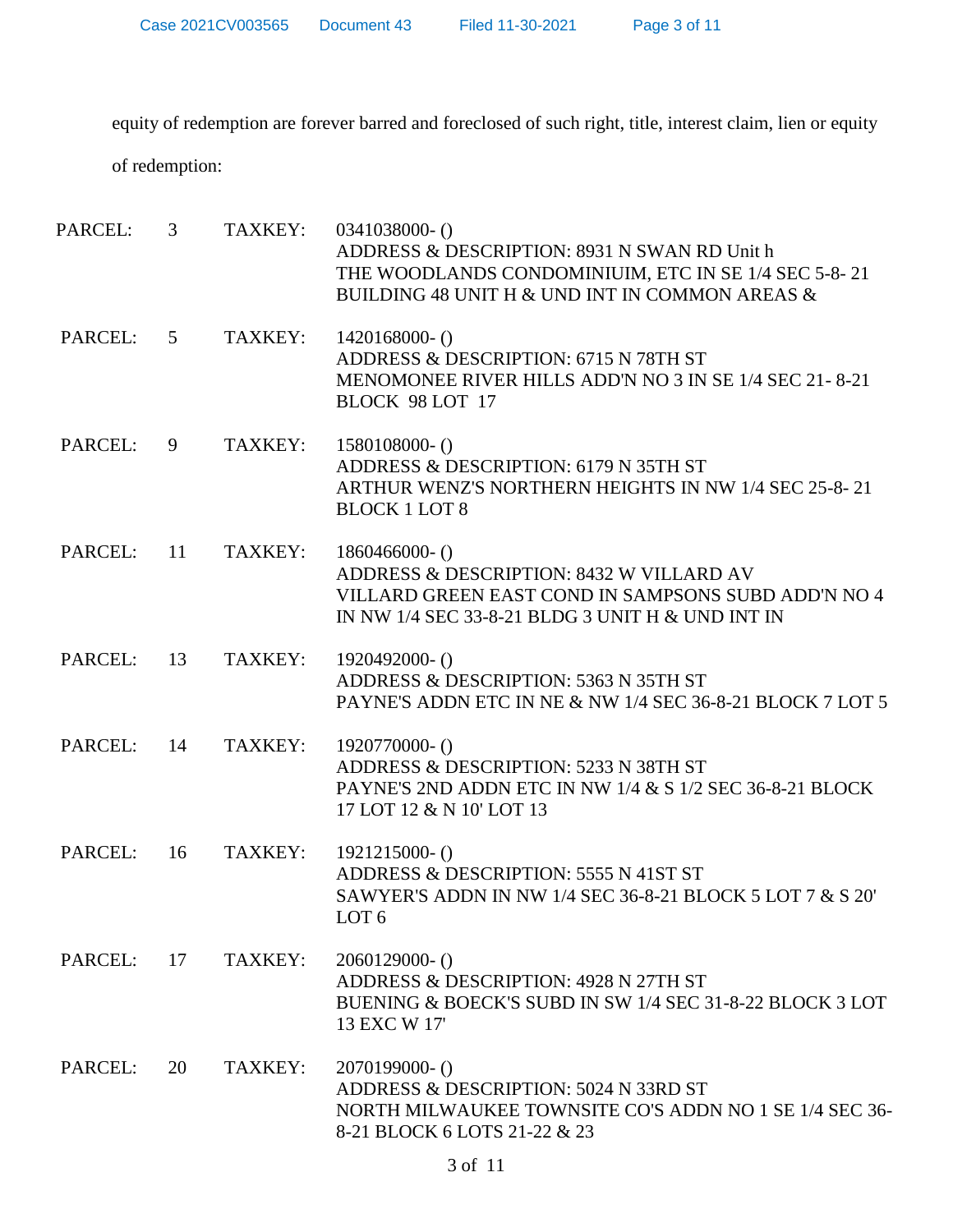| Case 2021CV003565 | Document 43 | Filed 11-30-2021 | Page 4 of 11 |
|-------------------|-------------|------------------|--------------|
|-------------------|-------------|------------------|--------------|

| PARCEL: | 23 | TAXKEY: | 2080415000-()<br>ADDRESS & DESCRIPTION: 5146 N SHERMAN BL<br>LAZYNSKI'S SUBD NO 1 BEING A SUBD OF LOTS 1 & 2 BL K 3 &<br>PART OF LOT 2 BLK 2 ASSESSOR'S PLAT NO 106 I |
|---------|----|---------|-----------------------------------------------------------------------------------------------------------------------------------------------------------------------|
| PARCEL: | 25 | TAXKEY: | 2090289100-()<br>ADDRESS & DESCRIPTION: 4720 W HAMPTON AV<br>ASSESSMENT SUBD NO 87 IN SE 1/4 SEC 35-8-21 BLOCK 2 E 70'<br>OF LOT 29 EXC (N 61.5' & ST) & W 35' LOT 1  |
| PARCEL: | 31 | TAXKEY: | $2260016100 -$ ()<br>ADDRESS & DESCRIPTION: 6137 W FOND DU LAC AV<br>EWENS SUBD (EDMUND J.) IN NE 1/4 SEC 3-7-21 BLOCK 2 LOTS 5<br>& 6                                |
| PARCEL: | 38 | TAXKEY: | 2300533000-()<br>ADDRESS & DESCRIPTION: 4668 N 28TH ST<br>NORTH MILW. TOWNSITE CO'S ADDN NO 2 IN NE 1/4 SEC 1-7-21<br><b>BLOCK 33 LOT 34</b>                          |
| PARCEL: | 50 | TAXKEY: | $2700116100 - ()$<br>ADDRESS & DESCRIPTION: 3536 N 26TH ST<br>ERBACHER & BANHOLZER'S SUBD IN NW 1/4 SEC 7-7-22 B LOCK<br>1 LOTS 16 & 17                               |
| PARCEL: | 52 | TAXKEY: | 2700893000-()<br>ADDRESS & DESCRIPTION: 3928 3930 N 27TH ST<br>ROSEMONT NO 2 IN NW 1/4 SEC 7-7-22 BLOCK 8 LOT 14 TID #74                                              |
| PARCEL: | 55 | TAXKEY: | 2701177000-()<br>ADDRESS & DESCRIPTION: 3603 N 25TH ST<br>SAVINGS & INVESTMENT ASS'N OF MILW SUBD NO 10 IN N W 7-<br>7-22 BLOCK 3 LOT 11                              |
| PARCEL: | 56 | TAXKEY: | $2701610000-()$<br>ADDRESS & DESCRIPTION: 3600 N 23RD ST<br>ZINGEN & BRAUN'S SUBD IN NW 1/4 SEC 7-7-22 S 3.17' LOT 9 & N<br>26.83' LOT 10                             |
| PARCEL: | 58 | TAXKEY: | 2710301000- ()<br>ADDRESS & DESCRIPTION: 3728 N 18TH ST<br>COMFORT HEIGHTS IN NE 1/4 SEC 7-7-22 BLOCK 1 LOT 1                                                         |
| PARCEL: | 64 | TAXKEY: | 2721319000-()<br>ADDRESS & DESCRIPTION: 3641 N PORT WASHINGTON AV<br>LINDNER'S SUBD, (E) IN NW 1/4 SEC 8-7-22 BLOCK 2 L OT 9                                          |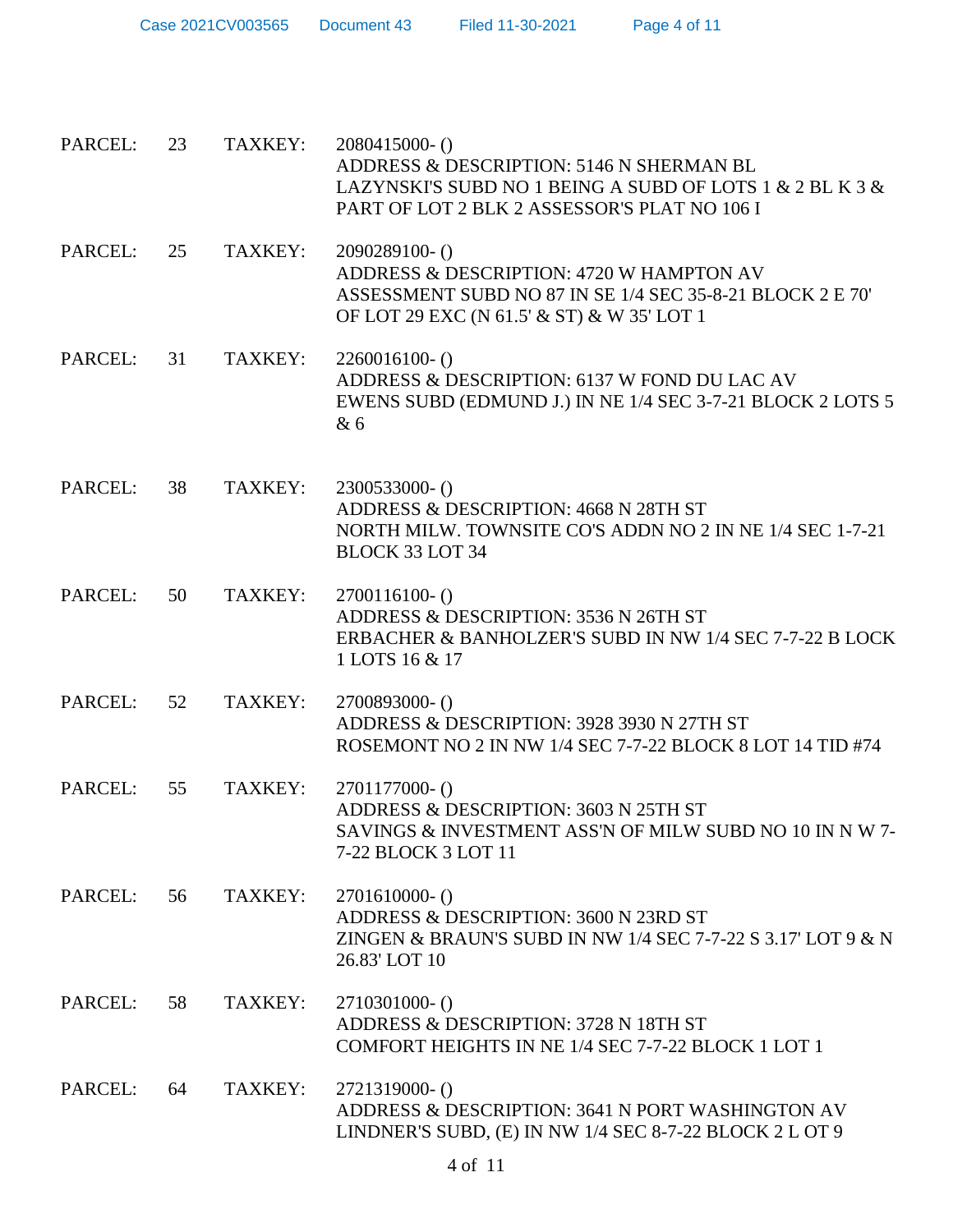| Case 2021CV003565 | Document 43 | Filed 11-30-2021 |
|-------------------|-------------|------------------|
|                   |             |                  |

| PARCEL:        | 65 | TAXKEY:            | 2721513000-()<br>ADDRESS & DESCRIPTION: 3634 N 9TH ST<br>OLDENBURG'S SUBD, (C) IN NW 1/4 SEC 8-7-22 BLOCK 2 LOT 8                                                          |
|----------------|----|--------------------|----------------------------------------------------------------------------------------------------------------------------------------------------------------------------|
| PARCEL:        | 69 | TAXKEY:            | 2731426000- ()<br>ADDRESS & DESCRIPTION: 3839 N VEL R PHILLIPS AV<br>VIENNA PARK IN W 1/2 OF NE 1/4 SEC 8-7-22 BLOCK 3 LOT 1 &<br>LOT 1 BLK 2 JEANETTE LA BOULE'S SUBD ADJ |
| PARCEL:        | 72 | TAXKEY:            | 2820724000- ()<br>ADDRESS & DESCRIPTION: 3264 N ACHILLES ST<br>BURKE & OGDEN'S SUBD IN SE 1/4 SEC 8-7-22 BLOCK 2 LOT 5                                                     |
| PARCEL:        | 73 | TAXKEY:            | 2821700000-()<br>ADDRESS & DESCRIPTION: 510 512 W BURLEIGH ST<br>PIERCE'S ADDITION IN SE 1/4 SEC 8-7-22 BLOCK 11 W 70' (LOTS<br>29 & 30)                                   |
| PARCEL:        | 74 | TAXKEY:            | 2830149100-()<br>ADDRESS & DESCRIPTION: 3436 N 13TH ST<br>MILWAUKEE SAVINGS & INVESTMENT ASSN SUBD NO 2 IN S W<br>8-7-22 BLOCK 5 S 1/2 LOT 11 & LOT 12                     |
| PARCEL:        | 75 | TAXKEY:            | 2830153000- ()<br>ADDRESS & DESCRIPTION: 3420 3422 N 13TH ST<br>MILWAUKEE SAVINGS & INVESTMENT ASSN SUBD NO 2 IN S W<br>8-7-22 BLOCK 5 LOT 16                              |
| <b>PARCEL:</b> | 79 | TAXKEY:            | 2831431000-()<br>ADDRESS & DESCRIPTION: 548 W BURLEIGH ST<br>CERTIFIED SURVEY MAP 8656 IN SW 1/4 SEC 8-7-22 LOT 1                                                          |
|                |    | PARCEL: 81 TAXKEY: | $2840725000-()$<br>ADDRESS & DESCRIPTION: 3282 N 17TH ST<br>HOUGHTON'S SUBD INTO 1&5 AC LOTS OF S 45 AC E 1/2- SE 7-7-<br>22 N 38.93' OF S 277.76' LOT 12                  |
| PARCEL:        | 83 | TAXKEY:            | 2841032000-()<br>ADDRESS & DESCRIPTION: 3159 N 14TH ST<br>LITTLEJOHN HEIGHTS IN SE 1/4 SEC 7-7-22 BLOCK 2 LO T 19                                                          |
| PARCEL:        | 84 | TAXKEY:            | 2842108000-()<br>ADDRESS & DESCRIPTION: 3346 N 15TH ST<br>TEUTONIA HEIGHTS IN E 1/2 OF SE 1/4 SEC 7-7-22 BLO CK 6 LOT<br>31 & N 10' LOT 30                                 |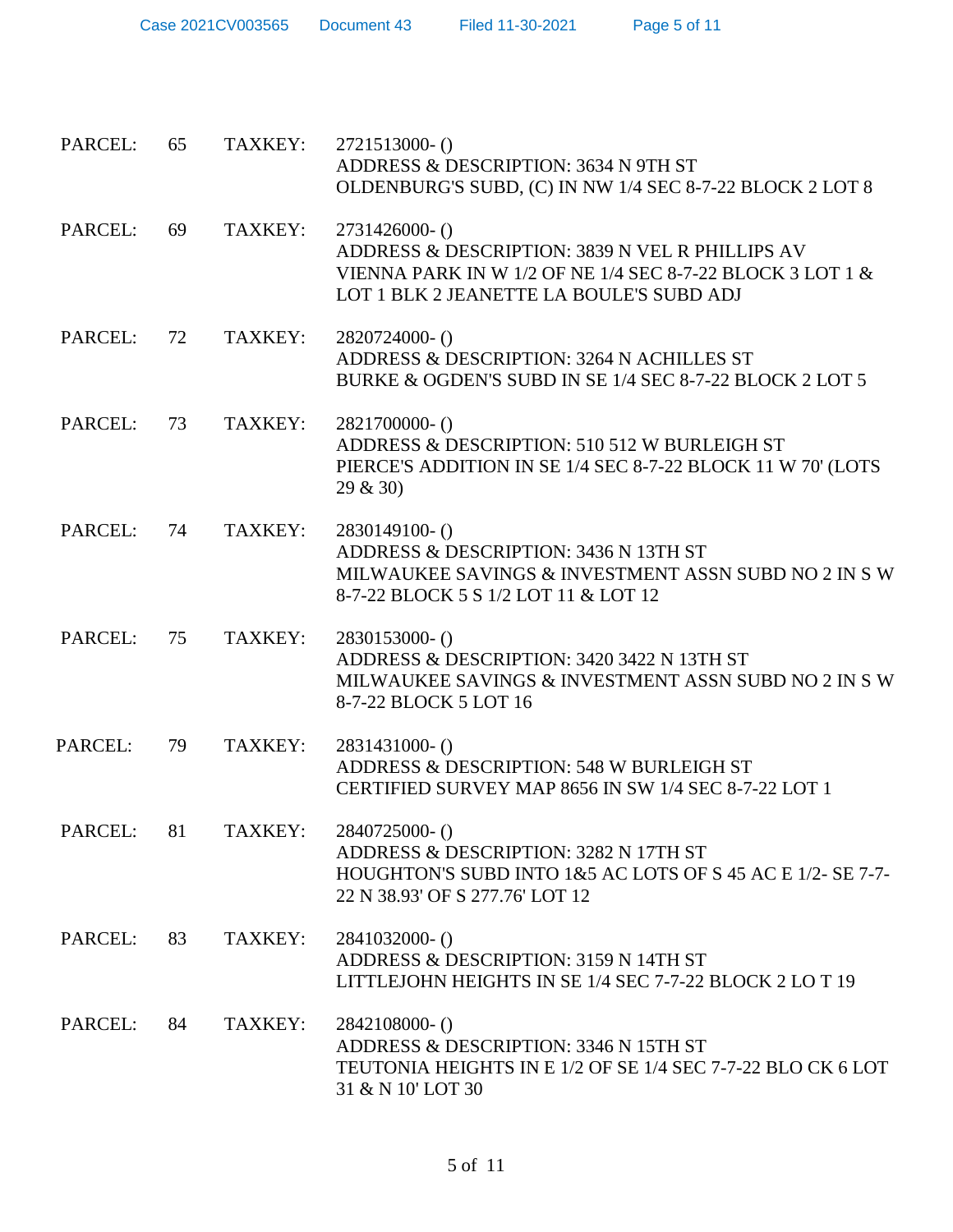| PARCEL: | 87  | TAXKEY: | 2850719000-()<br>ADDRESS & DESCRIPTION: 3224 N 24TH PL<br>GRAND VIEW IN SW 1/4 SEC 7-7-22 BLOCK 1 LOT 22                                                             |
|---------|-----|---------|----------------------------------------------------------------------------------------------------------------------------------------------------------------------|
| PARCEL: | 88  | TAXKEY: | 2851007000-()<br>ADDRESS & DESCRIPTION: 2335 W HOPKINS ST<br>HATHAWAY & BURKE'S SUBD IN SW 1/4 SEC 7-7-22 BLOCK 1<br>LOT <sub>8</sub>                                |
| PARCEL: | 90  | TAXKEY: | 2852148000- ()<br>ADDRESS & DESCRIPTION: 3318 N 21ST ST<br>WECHSELBERG'S SUBD IN SW 1/4 SEC 7-7-22 BLOCK 3 LO T 46                                                   |
| PARCEL: | 91  | TAXKEY: | $2860020100 - ()$<br>ADDRESS & DESCRIPTION: 3269 N 34TH ST<br>CLIMAX SUBD IN SE $1/4$ 12-7-21 BLOCK 4 LOT 3 & N 15 'LOT 4<br><b>TID #74</b>                          |
| PARCEL: | 94  | TAXKEY: | 2870095000-()<br>ADDRESS & DESCRIPTION: 3307 N 42ND ST<br>BONNY PARK IN SW 1/4 SEC 12-7-21 BLOCK 7 LOT 2                                                             |
| PARCEL: | 96  | TAXKEY: | 2880795000-()<br>ADDRESS & DESCRIPTION: 3318 N 44TH ST<br>RAINBOW RIDGE NO 2 IN SE 1/4 SEC 11-7-21 BLOCK 7 L OT 17                                                   |
| PARCEL: | 99  | TAXKEY: | 3070479000-()<br>ADDRESS & DESCRIPTION: 2928 2930 N 48TH ST<br>HARRISON PARK IN NE 1/4 SEC 14-7-21 BLOCK 11 LOT 1 0 NID<br>#04                                       |
| PARCEL: | 100 | TAXKEY: | 3080048000-()<br>ADDRESS & DESCRIPTION: 2825 2827 N 35TH ST<br>FORSTER'S SUBD IN NW 1/4 SEC 13-7-21 BLOCK 3 S 8' LOT 10 & N<br>24' LOT 11 NID #04                    |
| PARCEL: | 106 | TAXKEY: | $3090656000 - ()$<br>ADDRESS & DESCRIPTION: 2944 N 30TH ST<br>FOND DU LAC AVENUE ADDITION OF LOTS 13 TO 35 INCL OF<br>CAWKERS SUBD IN NE 1/4 SEC 13-7-21 BLOCK 5 LOT |
| PARCEL: | 107 | TAXKEY: | $3091026000 - ()$<br>ADDRESS & DESCRIPTION: 2822 N 34TH ST<br>MINIATURE ADDN NO 1 IN NE 1/4 SEC 13-7-21 BLOCK 1 LOT 26<br>$NID$ #04                                  |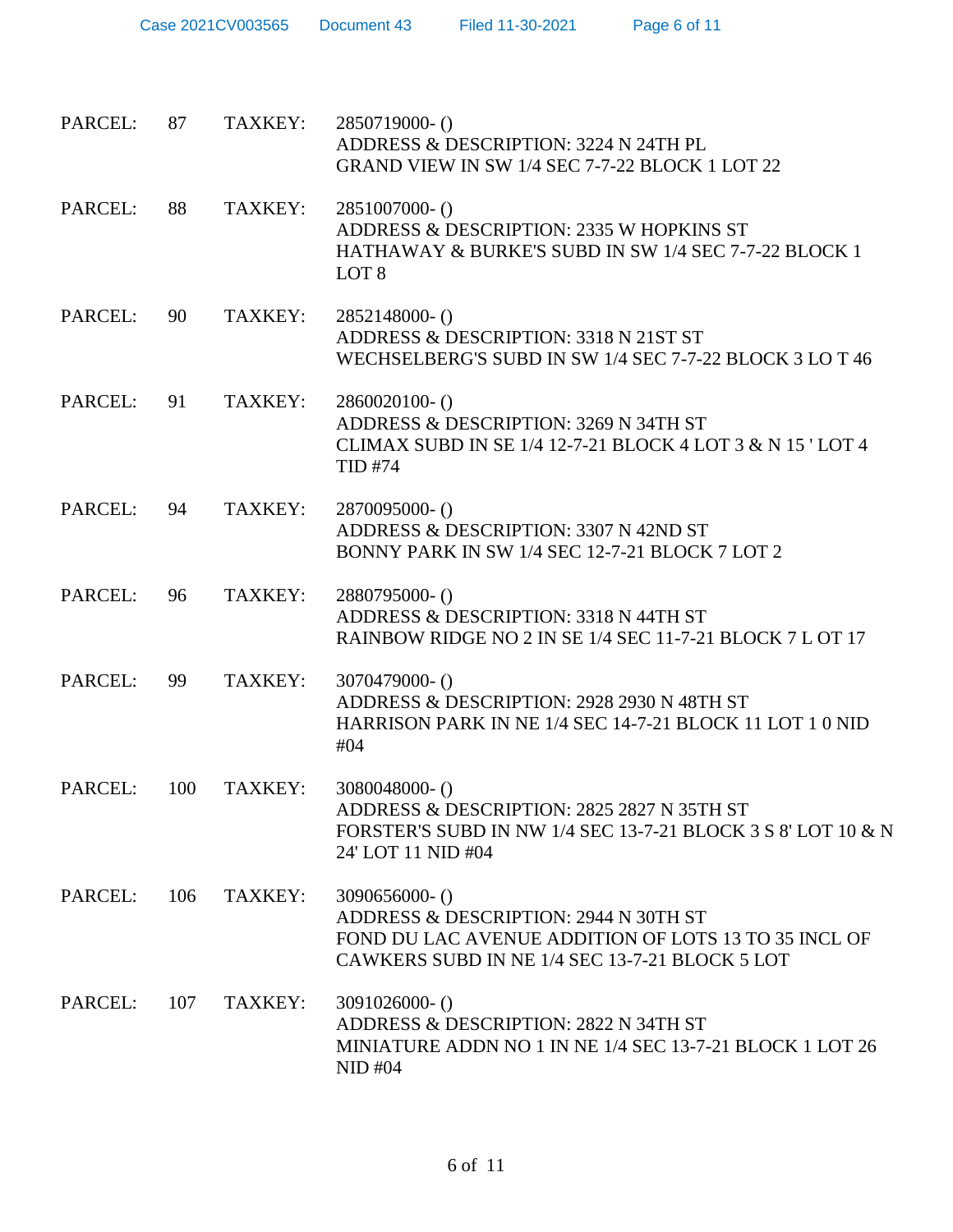| PARCEL: 108 |     | TAXKEY: | 3091048000-()<br>ADDRESS & DESCRIPTION: 2851 2853 N 34TH ST<br>MINIATURE ADDN NO 1 IN NE 1/4 SEC 13-7-21 BLOCK 2 S 20' LOT<br>7 & N 20' LOT 8 NID #04                       |
|-------------|-----|---------|-----------------------------------------------------------------------------------------------------------------------------------------------------------------------------|
| PARCEL: 110 |     | TAXKEY: | 3100173000- ()<br>ADDRESS & DESCRIPTION: 3010 N 24TH ST<br>BADGER STATE PARK IN E 1/2 OF NW 1/4 SEC 18-7-22 B LOCK 4<br>LOT <sub>13</sub>                                   |
| PARCEL:     | 113 | TAXKEY: | $3100706110 - ()$<br>ADDRESS & DESCRIPTION: 2823 N 20TH ST<br>CLARKE'S SUBD IN E 1/2 OF NW 1/4 SEC 18-7-22 BLOCK 5 LOTS 4<br>&5                                             |
| PARCEL: 115 |     | TAXKEY: | $3102119000 - ()$<br>ADDRESS & DESCRIPTION: 2920 N 27TH ST<br>STUEWE'S SUBD IN NW 1/4 SEC 18-7-22 BLOCK 2 LOT 7                                                             |
| PARCEL: 117 |     | TAXKEY: | $3111038000 - ()$<br>ADDRESS & DESCRIPTION: 2927 N 13TH ST<br>SUBD OF BLKS 1 TO 5 IN GROELING'S SUBD IN NE 1/4 S EC 18-7-<br>22 BLOCK 4 LOT 1                               |
| PARCEL: 118 |     | TAXKEY: | $3111330000 - ()$<br>ADDRESS & DESCRIPTION: 2969 N 18TH ST<br>H HAERTEL'S ADDN NO 2 IN NE 1/4 SEC 18-7-22 BLOCK 5 LOT 38                                                    |
| PARCEL:     | 119 | TAXKEY: | $3113024000 - ()$<br>ADDRESS & DESCRIPTION: 3038 N TEUTONIA AV<br>SUBD OF LOTS 3,4&13 IN SUBD OF 20.28 AC NE 1/4 OF NE 18-7-22<br><b>BLOCK 3 LOT 1 EXC E 4'</b>             |
| PARCEL:     | 120 | TAXKEY: | $3121306000 - ()$<br>ADDRESS & DESCRIPTION: 3056 3058 N 9TH ST<br>JOHNSTON & PEIRCE'S SUBD IN NW 1/4 SEC 17-7-22 BLO CK 2 S<br>25' LOT 6 & N 10' LOT 7                      |
| PARCEL:     | 121 | TAXKEY: | $3121501000 - ()$<br>ADDRESS & DESCRIPTION: 539 541 W BURLEIGH ST<br>JOYS'S J, SAM RINDSKOPF'S & CHAS HARPKE'S SUBD ETC NW<br>17-7-22 BLOCK 1 W 70' (LOTS 1-2 & N 28.7' LOT |
| PARCEL:     | 122 | TAXKEY: | $3122020000 - ()$<br>ADDRESS & DESCRIPTION: 2774 N 7TH ST<br>KICKHAEFER'S SUBD IN NW 1/4 SEC 17-7-22 BLOCK 3 S 23 1/2' OF<br>W 62.60' LOT 41                                |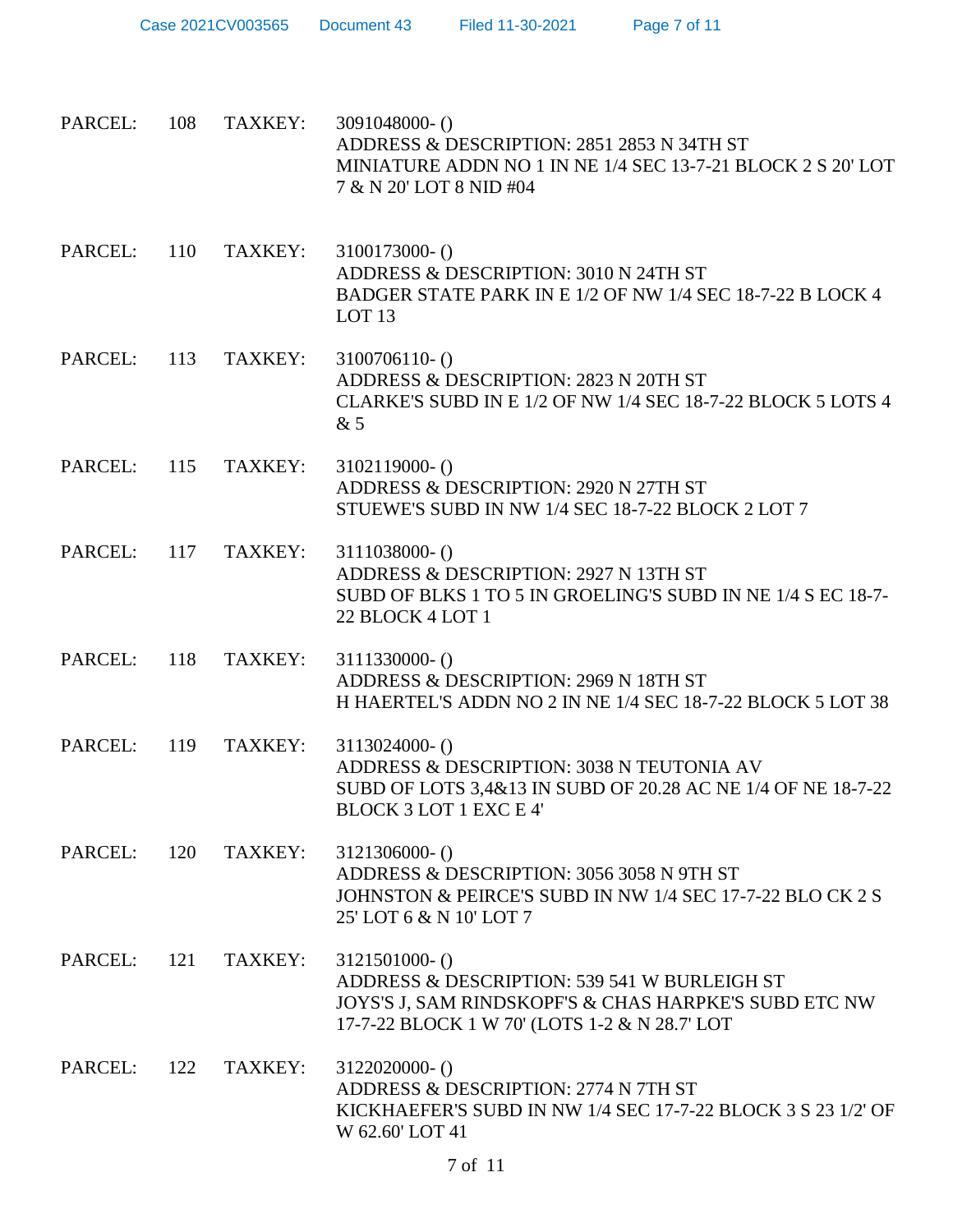| PARCEL:     | 123 | TAXKEY: | $3122513100 - ()$<br>ADDRESS & DESCRIPTION: 2950 N 13TH ST<br>MADAU'S SUBD OF S 2 AC OF N 8 AC OF W 20 AC OF NW 1/4 SEC<br>17-7-22 BLOCK 1 LOTS 13 & 4                |
|-------------|-----|---------|-----------------------------------------------------------------------------------------------------------------------------------------------------------------------|
| PARCEL:     | 130 | TAXKEY: | 3221209000- ()<br>ADDRESS & DESCRIPTION: 2344 N 5TH ST<br>WM P YOUNG'S SUBD OF W 58.722 ACRES IN SE 1/4 SEC 17-7-22<br><b>BLOCK 11 LOT 24 TID #59</b>                 |
| PARCEL:     | 132 | TAXKEY: | 3249836000-()<br>ADDRESS & DESCRIPTION: 2536 N TEUTONIA AV<br>LANDS IN E 1/2 OF SE 1/4 SEC 18-7-22-LANDS BETW W CLARKE<br>ST N 13TH ST & W WRIGHT ST & N TEUTONIA AVE |
| PARCEL:     | 137 | TAXKEY: | 3251030000- ()<br>ADDRESS & DESCRIPTION: 2662 W MEDFORD AV<br>RE-SUBD OF LOTS 1 TO 7 ETC IN DAHLMAN & KILIAN'S SUBD<br>IN SW 1/4 SEC 18-7-22 BLOCK 1 LOT 40           |
| PARCEL:     | 138 | TAXKEY: | 3251050000- ()<br>ADDRESS & DESCRIPTION: 2532 N 27TH ST<br>RE-SUBD OF LOTS 1 TO 7 ETC IN DAHLMAN & KILIAN'S SUBD<br>IN SW 1/4 SEC 18-7-22 BLOCK 2 LOT 17              |
| PARCEL:     | 139 | TAXKEY: | 3251323000- ()<br>ADDRESS & DESCRIPTION: 2618 N 24TH PL<br>SUBD OF LOTS 9 & 10 OF WILLIAMS SUBD IN SW 1/4 SEC 18-7-22<br><b>BLOCK 1 LOT 27</b>                        |
| PARCEL:     | 143 | TAXKEY: | 3271793000-()<br>ADDRESS & DESCRIPTION: 4229 W MEINECKE AV<br>PARC RENAISSANCE CONDO PHASE 5 IN SW 1/4 SEC 13-7-21<br>UNIT E-2-1 & UND INT IN COMMON AREAS & FACILITI |
| PARCEL: 151 |     | TAXKEY: | 3490333000-()<br>ADDRESS & DESCRIPTION: 2138 N 33RD ST<br>COLUMBIA PARK IN NE 1/4 SEC 24-7-21 BLOCK 6 LOT 24 NID #03                                                  |
| PARCEL:     | 152 | TAXKEY: | 3490824000-()<br>ADDRESS & DESCRIPTION: 2040 N 28TH ST<br>GARFIELD HEIGHTS IN NE 1/4 SEC 24-7-21 BLOCK 1 LOT 25                                                       |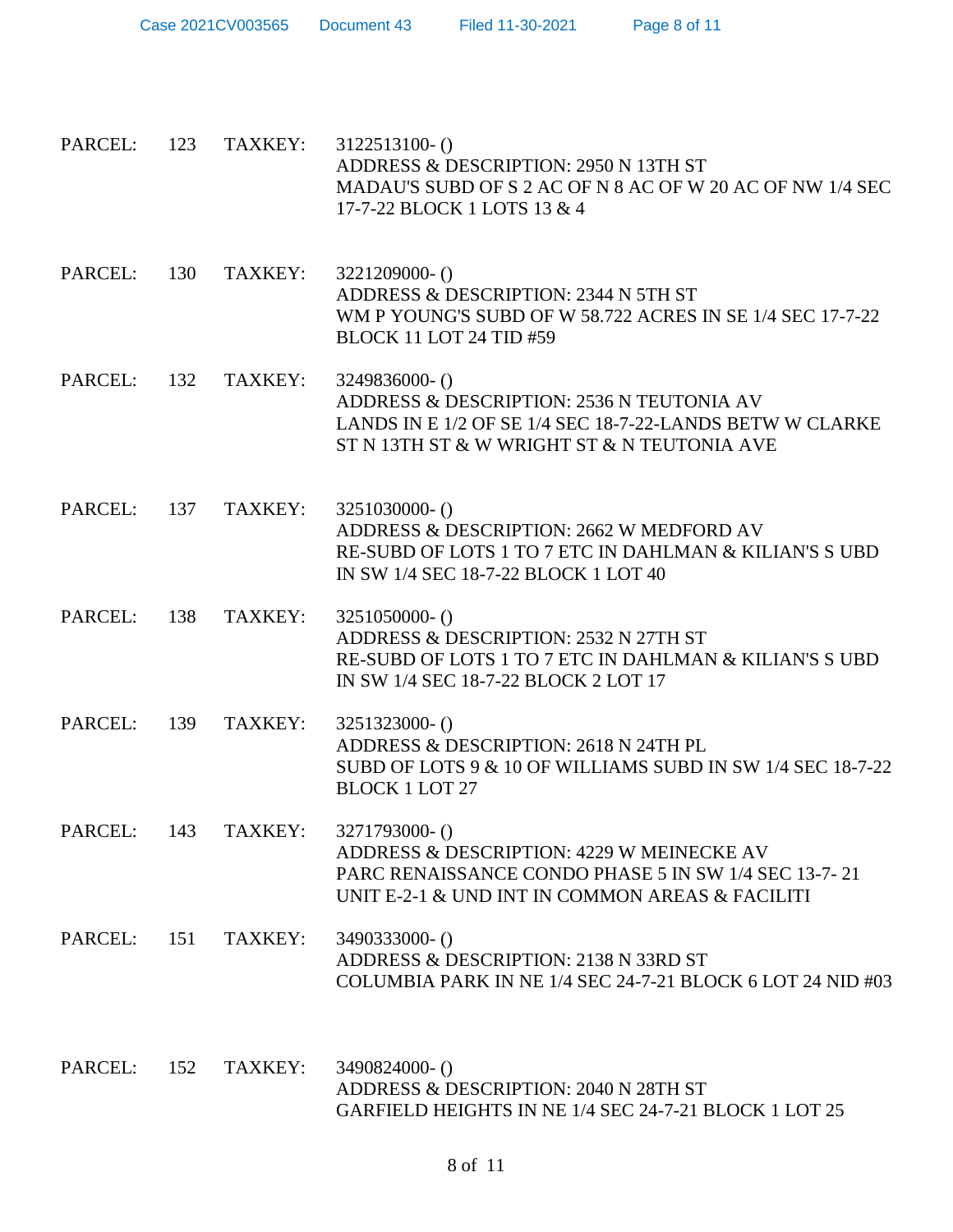| PARCEL: 155 |     | TAXKEY: | 3500810000-0<br>ADDRESS & DESCRIPTION: 2209 N 20TH ST<br>CONTINUATION OF BROWN'S ADD'N IN NW 1/4 SEC 19-7-2 2<br><b>BLOCK 228 LOT 12 TID #65</b>                         |
|-------------|-----|---------|--------------------------------------------------------------------------------------------------------------------------------------------------------------------------|
| PARCEL: 156 |     | TAXKEY: | 3501372100-()<br>ADDRESS & DESCRIPTION: 2623 2625 W VINE ST<br>GERMANIA HEIGHTS IN NW 1/4 SEC 19-7-22 BLOCK 8 LOT 3 & S<br>40.50' LOT 2                                  |
| PARCEL:     | 157 | TAXKEY: | 3501718110-()<br>ADDRESS & DESCRIPTION: 2101 2105 W BROWN ST<br>LEFEBRE'S SUBD ETC OF E 1/2 IN NW 1/4 SEC 19-7-22 BLOCK 258<br>LOTS $1 & 2 & 1$ N $15'$ LOT 3            |
| PARCEL: 158 |     | TAXKEY: | 3502023000- ()<br>ADDRESS & DESCRIPTION: 2533 W NORTH AV<br>MEEHAN & SOMER'S SUBD IN NW 1/4 SEC 19-7-22 BLOCK 2 LOT<br>1 BID #32                                         |
| PARCEL: 162 |     | TAXKEY: | 3513518000-()<br>ADDRESS & DESCRIPTION: 1832 N 18TH ST<br>GEO W THOMAS' SUBD OF W 2 ACS ETC IN NE 1/4 19-7-2 2 V 4 P<br>53 BLOCK 217 LOT 41 & 25' WIDTH LAND ADJ O       |
| PARCEL:     | 165 | TAXKEY: | 3640863100-()<br>ADDRESS & DESCRIPTION: 1618 N 24TH PL<br>HOPKIN'S SUBD IN SW 1/4 SEC 19-7-22 BLOCK 8 LOT 10 & S 25'<br>LOT 18 BLK 17 B K MILLER'S SUBJ & VAC ALL        |
| PARCEL:     | 166 | TAXKEY: | $3641657100 - ()$<br>ADDRESS & DESCRIPTION: 2618 W GALENA ST<br>MAYHEW'S ADD'N (A K) IN SW & NW 1/4 SEC 19-7-22 BL OCK 258<br>LOT 26 & E 12.50' LOT 25 & W 12.50' LOT 27 |
| PARCEL: 167 |     | TAXKEY: | $3641771110-()$<br>ADDRESS & DESCRIPTION: 2604 2606 W VLIET ST<br>MAYHEW'S ADD'N (A K) IN SW & NW 1/4 SEC 19-7-22 BL OCK 262<br>S 80' (LOT 30 AND W 0.5' LOT 31)         |
| PARCEL:     | 168 | TAXKEY: | $3641945100 - ()$<br>ADDRESS & DESCRIPTION: 2313 W GALENA ST<br>B K MILLER'S SUBD ETC IN SW 1/4 SEC 19-7-22 BLOCK 13 LOT 28<br>& W 15' LOT 29                            |
| PARCEL:     | 170 | TAXKEY: | 3650760000- ()<br>ADDRESS & DESCRIPTION: 1515 1517 N 28TH ST<br>VON MOLTKE PARK IN SE & NE 1/4 SEC 24-7-21 BLOCK 8 LOT 11                                                |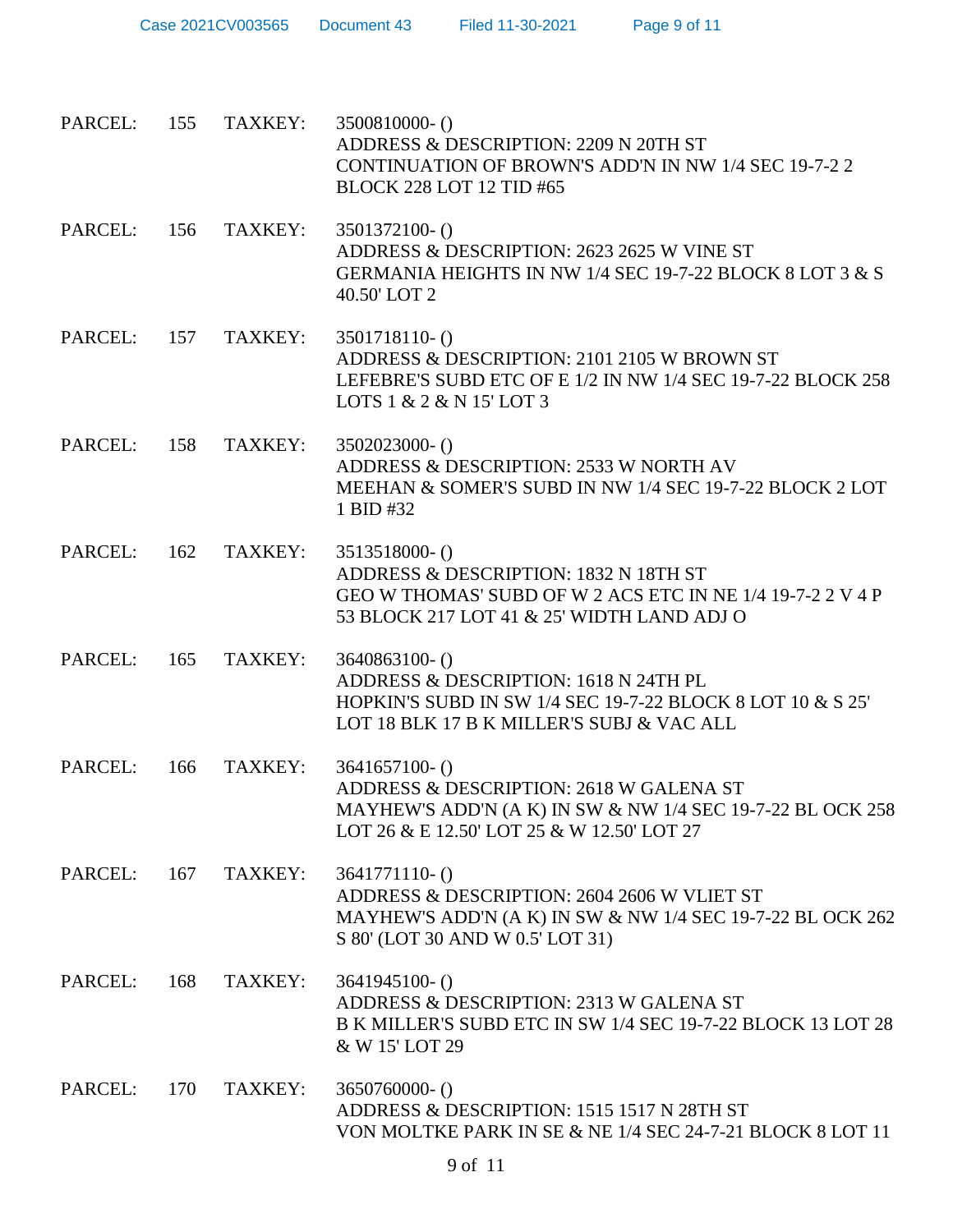| Case 2021CV003565 | Document 43 | Filed 11-30-2021 |
|-------------------|-------------|------------------|
|                   |             |                  |

| PARCEL: 184 |     | TAXKEY: | $4161143000 - ()$<br>ADDRESS & DESCRIPTION: 9319 W ADLER ST<br>CONRAD HILLS IN NE 1/4 SEC 32-7-21 BLOCK 2 LOT 5                                                    |
|-------------|-----|---------|--------------------------------------------------------------------------------------------------------------------------------------------------------------------|
| PARCEL: 185 |     | TAXKEY: | $4180109000 - ()$<br>ADDRESS & DESCRIPTION: 203 S 76TH ST<br>HIGHWOOD IN NE 1/4 SEC 33-7-21 BLOCK 1 LOT 12                                                         |
| PARCEL: 187 |     | TAXKEY: | $4331118000 - ()$<br>ADDRESS & DESCRIPTION: 1431 W MADISON ST<br>H J MATHEWS AND BROS SUBD NO 3 IN SE 1/4 SEC 31-7-22<br>BLOCK 2 W 26.88' OF E 53.88' (LOTS 1 & 2) |
| PARCEL:     | 188 | TAXKEY: | 4342305000-()<br>ADDRESS & DESCRIPTION: 1317 S 23RD ST<br>SUBD OF BLK 45 IN CLARK'S ADDN IN SW 1/4 SEC 31-7-22<br><b>BLOCK 45 LOT 5</b>                            |
| PARCEL: 189 |     | TAXKEY: | 4351091000- ()<br>ADDRESS & DESCRIPTION: 1305 S 33RD ST<br>SAVINGS & INV ASSN SUBD NO 1 IN SE 1/4 SEC 36-7-21 BLOCK 2<br>LOT <sub>34</sub>                         |
| PARCEL:     | 190 | TAXKEY: | $4581600000-()$<br>ADDRESS & DESCRIPTION: 3322 W LAPHAM ST<br>TWEEDY'S PARK SUBD IN NE 1/4 SEC 1-6-21 BLOCK 6 LO T 12                                              |
| PARCEL: 191 |     | TAXKEY: | $4601157000 - ()$<br>ADDRESS & DESCRIPTION: 1524 S 15TH PL<br>D G ROGERS' & GEO BURNHAM'S SUBD NO 3 IN NE 1/4 SE C 6-6-<br>22 BLOCK 6 LOT 40                       |
|             |     |         | PARCEL: 192 TAXKEY: 4610663000-()<br>ADDRESS & DESCRIPTION: 1833 S 11TH ST<br>MITCHELL'S SUBD IN NW 1/4 SEC 5-6-22 BLOCK 10 E 93 'LOT 15                           |
| PARCEL:     | 194 | TAXKEY: | $4620826000 - ()$<br>ADDRESS & DESCRIPTION: 1732 S 2ND ST<br>JUDGE SMITH'S SUBD IN NE 1/4 SEC 5-6-22 BLOCK 134 LOT 15                                              |
| PARCEL:     | 195 | TAXKEY: | $4671230000 - ()$<br>ADDRESS & DESCRIPTION: 324 W LINCOLN AV<br>HAFEMEISTER & MILBRATH'S SUBD IN SE 1/4 SEC 5-6-22 BLOCK<br>4 LOT 10                               |